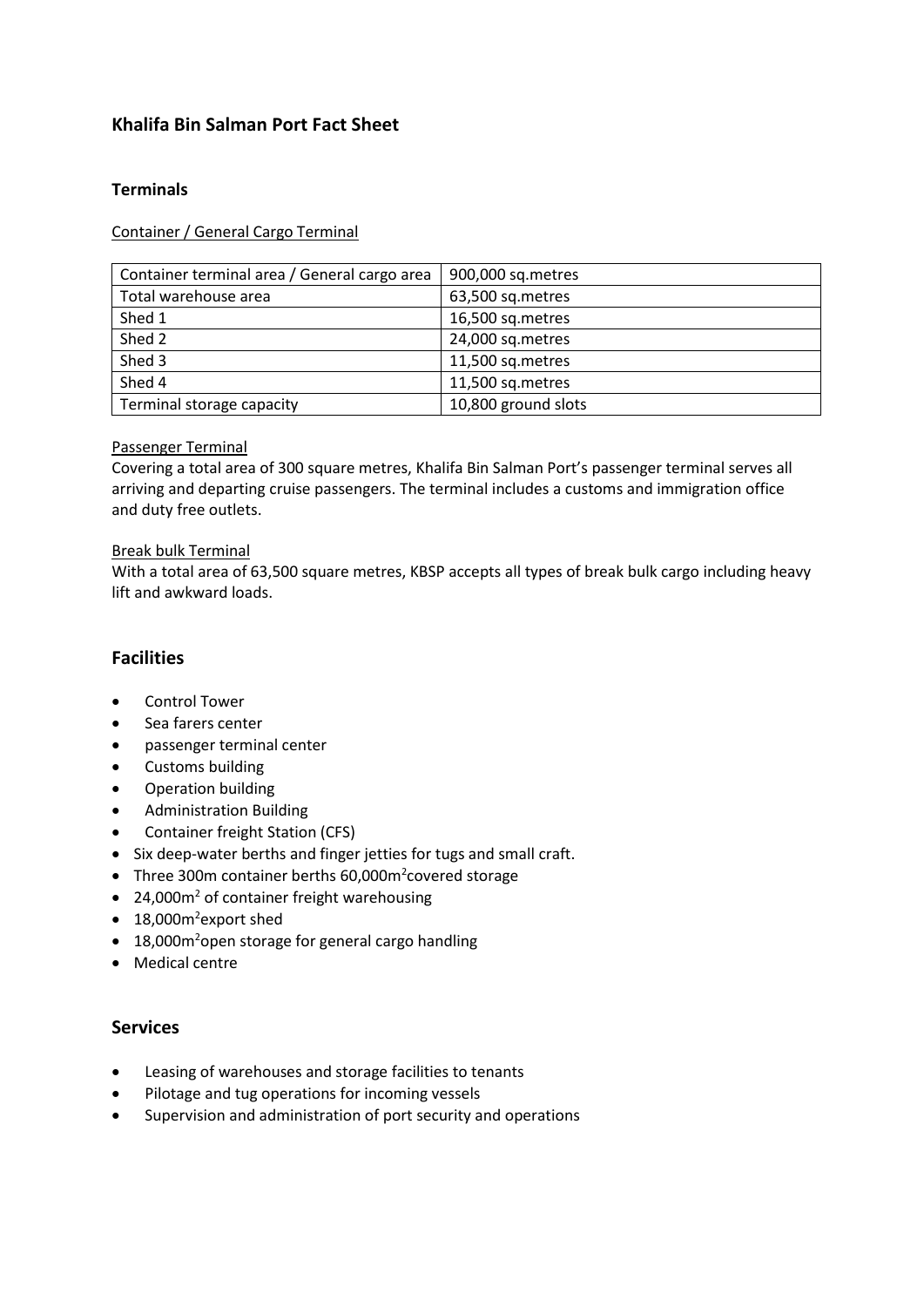# **Facts and Figures**

| <b>General Information</b>                      |                                                             |
|-------------------------------------------------|-------------------------------------------------------------|
| Name of the port                                | Khalifa Bin Salman Port (KBSP)                              |
| Terminal operator                               | APM Terminals, Bahrain                                      |
| Location                                        | Hidd, Kingdom of Bahrain                                    |
| Coordinates                                     | Latitude: 26 deg 12' North, Longitude: 050 deg 37' East     |
| Time zone                                       | GMT+3 hrs                                                   |
| <b>UN Locator number</b>                        | <b>BHKBS</b>                                                |
| <b>IMO ID Number</b>                            | 219377/3                                                    |
| <b>Concession Agreement</b>                     | The operation of KBSP is governed by a 25 year              |
|                                                 | Concession Agreement between the Government of              |
|                                                 | Bahrain and the Port Operator (commencing in April<br>2009) |
| Partners                                        | YBA Kanoo Holdings: 20%                                     |
|                                                 | <b>APM Terminals: 80%</b>                                   |
| Cost                                            | <b>Reclamation: BD 80 Million</b>                           |
|                                                 | Infrastructure: BD 32 Million                               |
|                                                 | Buildings: BD 17 Million                                    |
|                                                 | Total Cost: BD 136.3 Million                                |
|                                                 | (APM Terminals investment in Bahrain: USD 62 million)       |
| <b>Port Information</b>                         |                                                             |
| Port entrance                                   | One                                                         |
| Turning basin width                             | 900 metres                                                  |
| Turning basin depth                             | 15 metres at chart datum                                    |
| <b>Tidal constraints</b>                        | None                                                        |
| Allowable vessel length                         | 360 metres                                                  |
| Allowable vessel draft (KBSP)                   | 13.1 metres any time - 14 metres at highwater               |
| Call sign                                       | <b>Bahrain Port Control</b>                                 |
| Gate timings                                    | Weekdays 0600hrs - 2200hrs, Weekends & Public               |
|                                                 | Holidays 0800hrs - 1600hrs                                  |
| <b>Total land cover</b>                         | 110ha (1.1 million sq metres)                               |
| Container terminal area / General cargo<br>area | 900,000 sq.metres                                           |
| Total warehouse area                            | 63,500 sq.metres                                            |
| Shed 1                                          | 16,500 sq.metres                                            |
| Shed 2                                          | 24,000 sq.metres                                            |
| Shed 3                                          | 11,500 sq.metres                                            |
| Shed 4                                          | 11,500 sq.metres                                            |
| Terminal storage capacity                       | 10,800 ground slots, 5 stacks high                          |
| <b>Total capacity</b>                           | 54,000 TEUS                                                 |
| Total TEU annual throughput capacity            | 1 million                                                   |
| (current)                                       |                                                             |
| Built up TEU capacity                           | 2.5 million                                                 |
| <b>ISPS</b> certified                           | Yes                                                         |
| Port spill response capability                  | Tier 1 response                                             |
| <b>Bahrain Approach Channel</b>                 |                                                             |
| Depth                                           | Minimum depth 13.40 metres at chart datum                   |
| Length                                          | 30 nautical miles                                           |
| Width                                           | Minimum width 250 metres                                    |